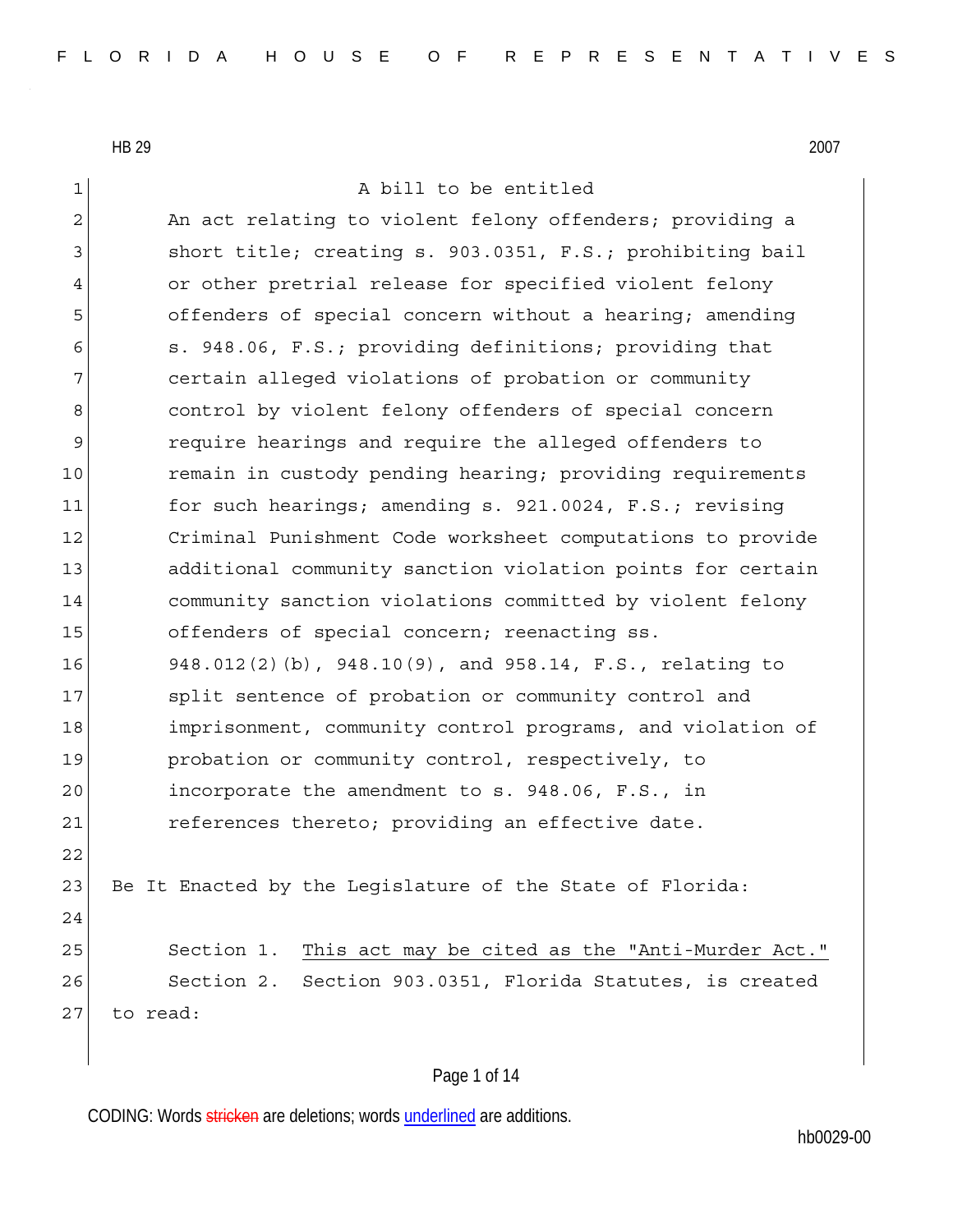Page 2 of 14 28 903.0351 Violent felony offenders of special concern; 29 pretrial release hearing required.--A violent felony offender of 30 special concern, as defined in s. 948.06, who has been arrested 31 for an alleged violation of probation or community control shall 32 not be granted bail or any other form of pretrial release prior 33 to the resolution of the probation or community control 34 violation hearing, unless the violation charge or arrest is 35 based solely on failure to pay costs, fines, or restitution 36 payments. 37 Section 3. Subsection (4) of section 948.06, Florida 38 Statutes, is amended, and subsection (8) is added to that 39 section, to read: 40 948.06 Violation of probation or community control; 41 revocation; modification; continuance; failure to pay 42 restitution or cost of supervision.--43 (4) Notwithstanding any other provision of this section, a 44 probationer or an offender in community control who is arrested 45 for violating his or her probation or community control in a 46 material respect may be taken before the court in the county or 47 circuit in which the probationer or offender was arrested. That 48 court shall advise him or her of such charge of a violation and, 49 if such charge is admitted, shall cause him or her to be brought 50 before the court which granted the probation or community 51 control. If such violation is not admitted by the probationer or 52 offender, the court may commit him or her or release him or her 53 | with or without bail to await further hearing. However, if the 54 probationer or offender is under supervision for any criminal 55 offense proscribed in chapter 794, s. 800.04 $(4)$ ,  $(5)$ ,  $(6)$ , s.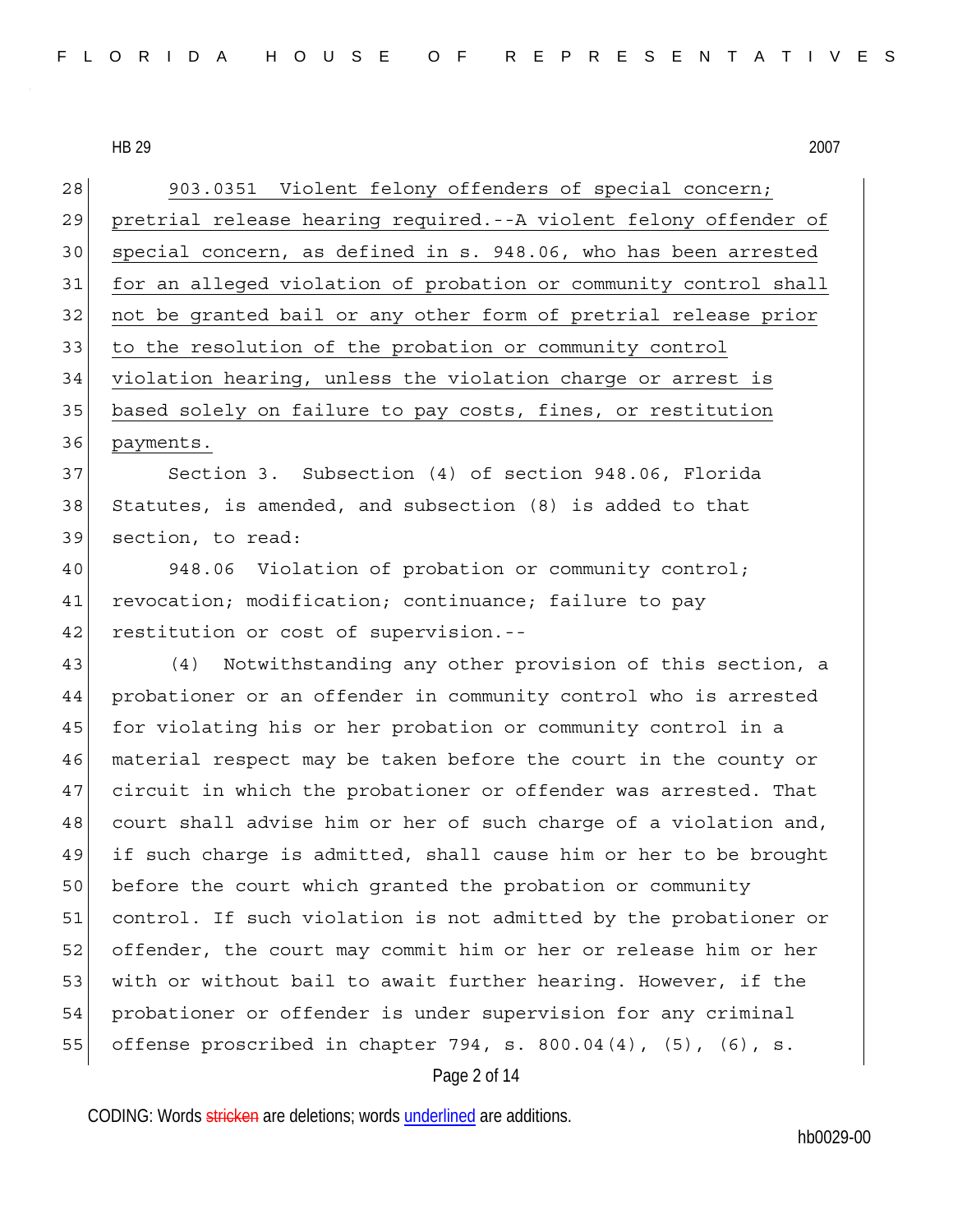Page 3 of 14 56 827.071, or s. 847.0145, or is a registered sexual predator or a 57 registered sexual offender, or is under supervision for a 58 criminal offense for which he or she would meet the registration 59 criteria in s. 775.21, s. 943.0435, or s. 944.607 but for the 60 effective date of those sections, the court must make a finding 61 that the probationer or offender is not a danger to the public 62 prior to release with or without bail. In determining the danger 63 posed by the offender's or probationer's release, the court may 64 consider the nature and circumstances of the violation and any 65 new offenses charged; the offender's or probationer's past and 66 present conduct, including convictions of crimes; any record of 67 arrests without conviction for crimes involving violence or 68 sexual crimes; any other evidence of allegations of unlawful 69 sexual conduct or the use of violence by the offender or 70 probationer; the offender's or probationer's family ties, length 71 of residence in the community, employment history, and mental 72 condition; his or her history and conduct during the probation 73 or community control supervision from which the violation arises 74 and any other previous supervisions, including disciplinary 75 records of previous incarcerations; the likelihood that the 76 offender or probationer will engage again in a criminal course 77 of conduct; the weight of the evidence against the offender or 78 probationer; and any other facts the court considers relevant. 79 The court, as soon as is practicable, shall give the probationer 80 or offender an opportunity to be fully heard on his or her 81 behalf in person or by counsel. After such hearing, the court 82 shall make findings of fact and forward the findings to the 83 court which granted the probation or community control and to

CODING: Words stricken are deletions; words underlined are additions.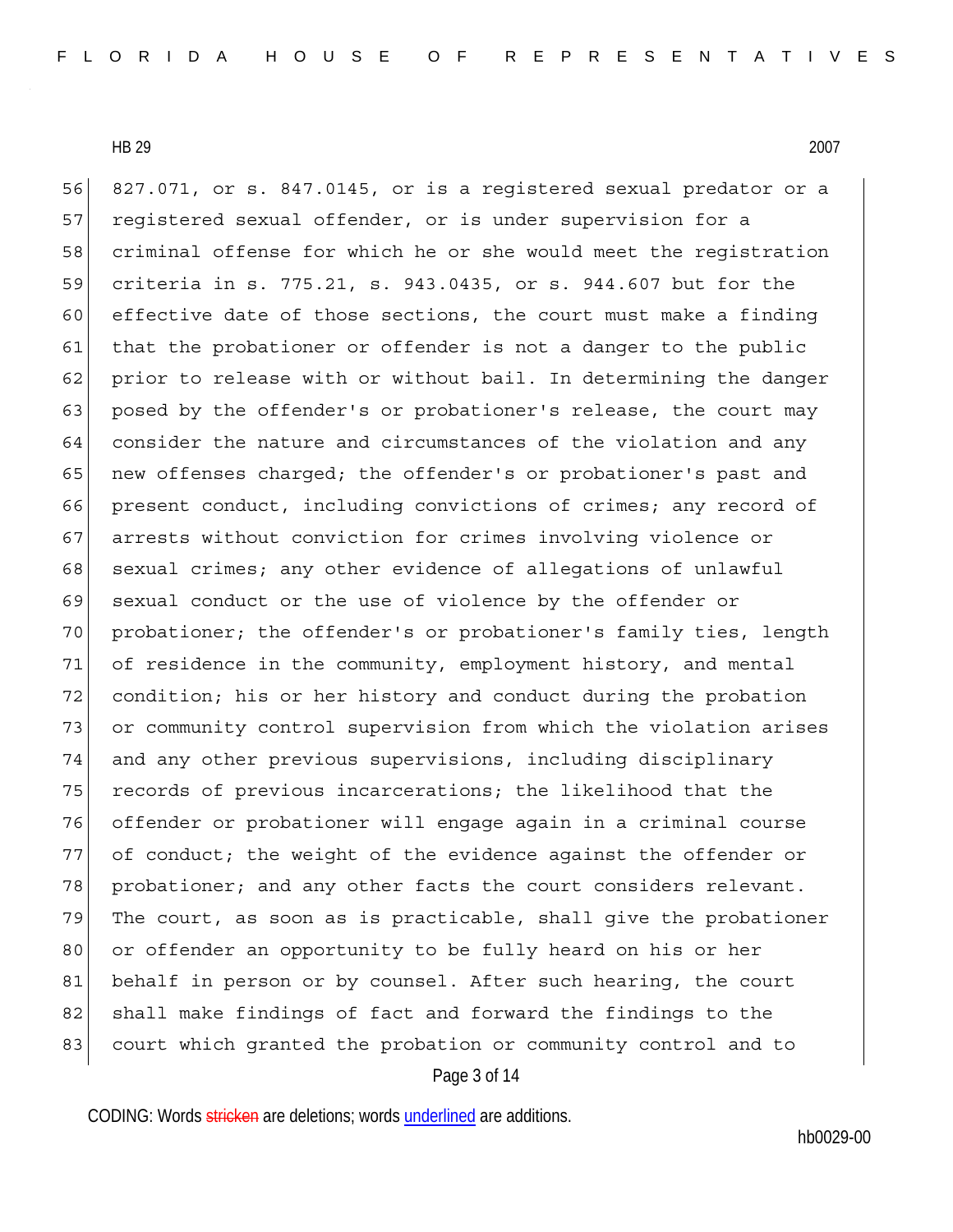84 the probationer or offender or his or her attorney. The findings 85 of fact by the hearing court are binding on the court which 86 granted the probation or community control. Upon the probationer 87 or offender being brought before it, the court which granted the 88 probation or community control may revoke, modify, or continue 89 the probation or community control or may place the probationer 90 into community control as provided in this section. However, if 91 any violation other than a failure to pay costs, fines, or 92 restitution payments is alleged to have been committed by a 93 violent felony offender of special concern, as defined in this 94 section, the probationer or offender shall not be released and 95 shall not be admitted to bail, but shall be brought before the 96 court that granted the probation or community control. 97 (8)(a) In addition to complying with the provisions of 98 subsections  $(1) - (7)$ , a probationer or offender in community 99 control who is a violent felony offender of special concern 100 shall comply with this subsection. The provisions of this 101 subsection shall control over any conflicting provisions in  $102$  subsections  $(1) - (7)$ . 103 (b) For purposes of this section and ss. 903.0351 and 104 921.0024, the term "violent felony offender of special concern" 105 means a person who is on: 106 1. Probation or community control related to the 107 commission of a qualifying offense committed on or after July 1, 108 2007; 109 2. Probation or community control for any offense 110 committed on or after July 1, 2007, and has previously been

Page 4 of 14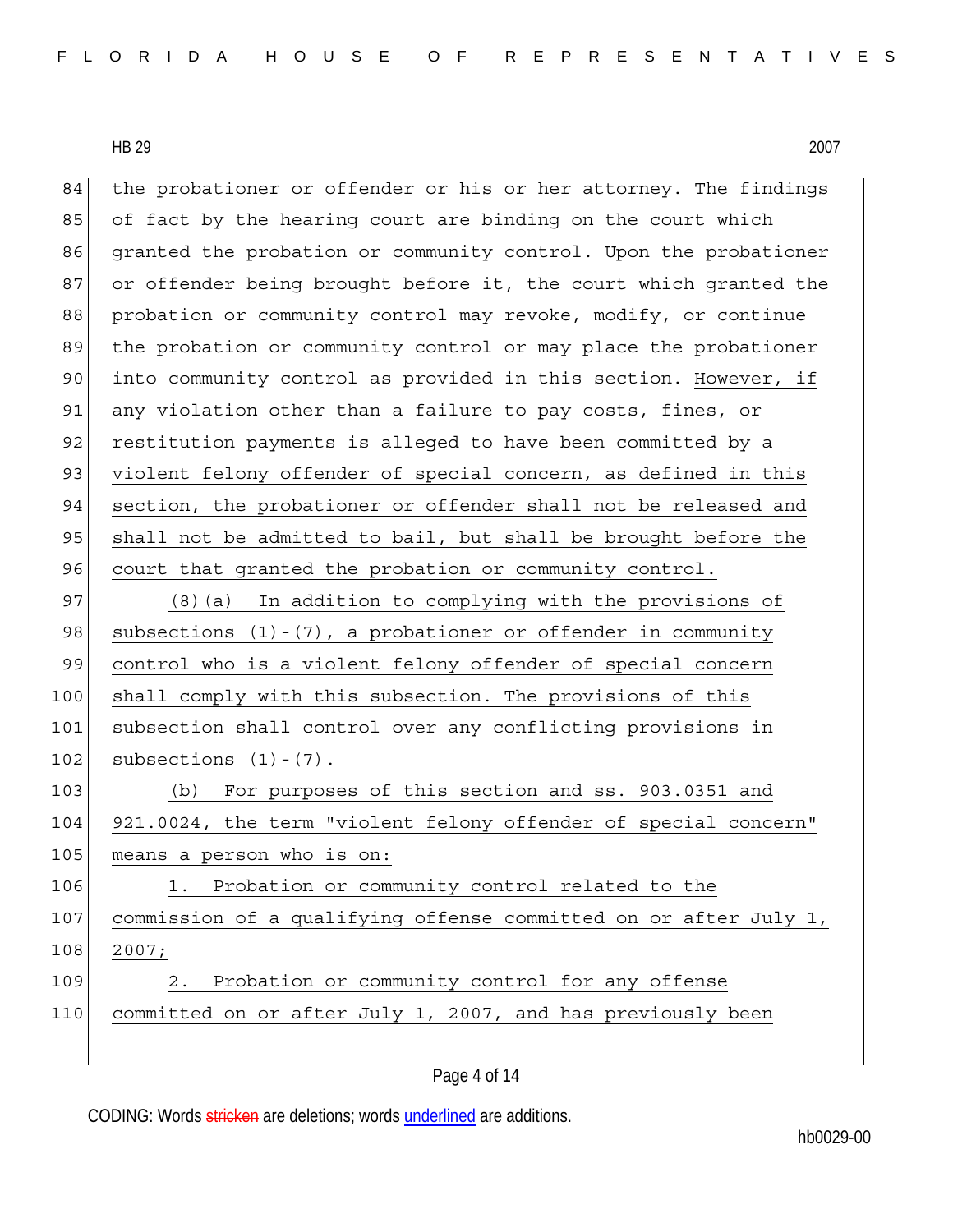|  |  |  |  |  |  | FLORIDA HOUSE OF REPRESENTATIVES |  |
|--|--|--|--|--|--|----------------------------------|--|
|--|--|--|--|--|--|----------------------------------|--|

**HB 29** HB 29 2007

| 111 | convicted of or had adjudication withheld for a qualifying       |
|-----|------------------------------------------------------------------|
| 112 | offense;                                                         |
| 113 | Probation or community control for any offense<br>3.             |
| 114 | committed on or after July 1, 2007, and is found to have         |
| 115 | violated that probation or community control by committing a     |
| 116 | qualifying offense;                                              |
| 117 | Probation or community control and has previously been<br>4.     |
| 118 | found by a court to be a habitual violent felony offender as     |
| 119 | defined in $s. 775.084(1)(b)$ and has committed a qualifying     |
| 120 | offense on or after July 1, 2007;                                |
| 121 | 5. Probation or community control and has previously been        |
| 122 | found by a court to be a three-time violent felony offender as   |
| 123 | defined in s. $775.084(1)(c)$ and has committed a qualifying     |
| 124 | offense on or after July 1, 2007; or                             |
| 125 | 6. Probation or community control and has previously been        |
| 126 | found by a court to be a sexual predator under s. 775.21 and has |
| 127 | committed a qualifying offense on or after July 1, 2007.         |
| 128 | For purposes of this section, the term "qualifying<br>(C)        |
| 129 | offense" means any of the following:                             |
| 130 | Kidnapping or attempted kidnapping under s. 787.01,<br>1.        |
| 131 | false imprisonment of a child under the age of 13 under s.       |
| 132 | 787.02(3), or luring or enticing a child under s. 787.025.       |
| 133 | Murder or attempted murder under s. 782.04, attempted<br>2.      |
| 134 | felony murder under s. 782.051, or manslaughter under s. 782.07. |
| 135 | Aggravated battery or attempted aggravated battery<br>3.         |
| 136 | under s. 784.045.                                                |
| 137 | Sexual battery or attempted sexual battery under s.<br>4.        |
| 138 | $794.011(2)$ , $(3)$ , or $(4)$ .                                |

# Page 5 of 14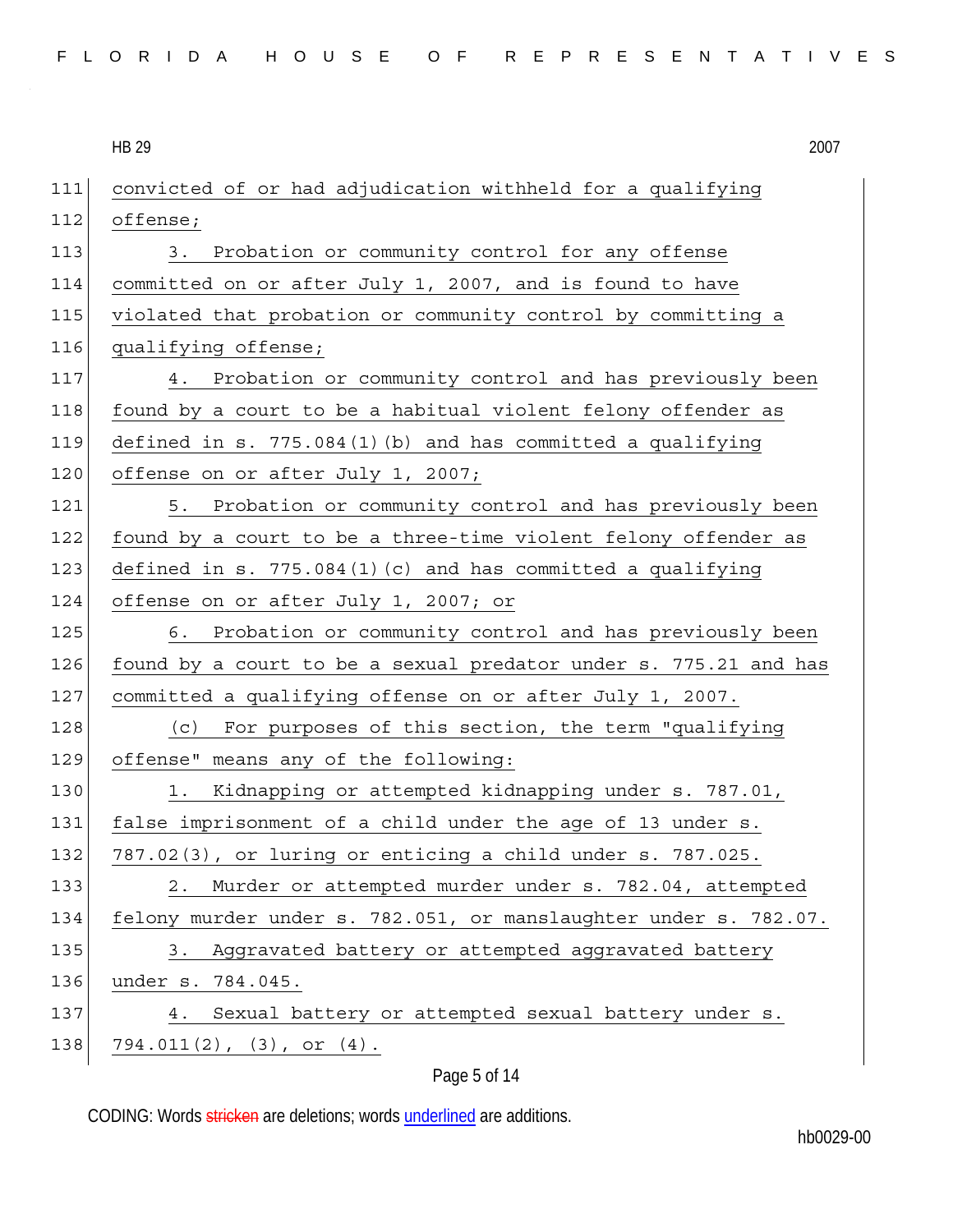| FLORIDA HOUSE OF REPRESENTATIVES |  |  |  |  |  |  |  |  |  |  |  |  |  |  |  |  |  |  |  |  |  |  |  |  |  |  |
|----------------------------------|--|--|--|--|--|--|--|--|--|--|--|--|--|--|--|--|--|--|--|--|--|--|--|--|--|--|
|----------------------------------|--|--|--|--|--|--|--|--|--|--|--|--|--|--|--|--|--|--|--|--|--|--|--|--|--|--|

139 5. Lewd or lascivious battery or attempted lewd or 140 lascivious battery under s. 800.04(4) or lewd or lascivious 141 molestation under s. 800.04(5)(b). 142 6. Robbery or attempted robbery under s. 812.13, 143 carjacking under s. 812.133, or home invasion robbery under s. 144 812.135. 145 7. Lewd or lascivious offense upon or in the presence of 146 an elderly or disabled person or attempted lewd or lascivious 147 offense upon or in the presence of an elderly or disabled person 148 under s. 825.1025. 149 8. Sexual performance by a child or attempted sexual 150 performance by a child under s. 827.071. 151 9. Computer pornography under s. 847.0135(2) or (3), 152 transmission of child pornography under s. 847.0137, or selling 153 or buying of minors under s. 847.0145. 154 10. Poisoning food or water under s. 859.01.  $155$  11. Abuse of a dead human body under s. 872.06. 156 12. Any burglary offense or attempted burglary offense 157 that is either a first or second degree felony under s. 158 810.02(2) or (3). 159 13. Arson or attempted arson under s. 806.01(1). 160 14. Aggravated assault under s. 784.021. 161 15. Aggravated stalking under s. 784.048(3), (4), (5), or  $162 | (7).$ 163 16. Aircraft piracy under s. 860.16. 164 17. Unlawful throwing, placing, or discharging of a 165 destructive device or bomb under s. 790.161 $(2)$ ,  $(3)$ , or  $(4)$ . 166 18. Treason under s. 876.32.

Page 6 of 14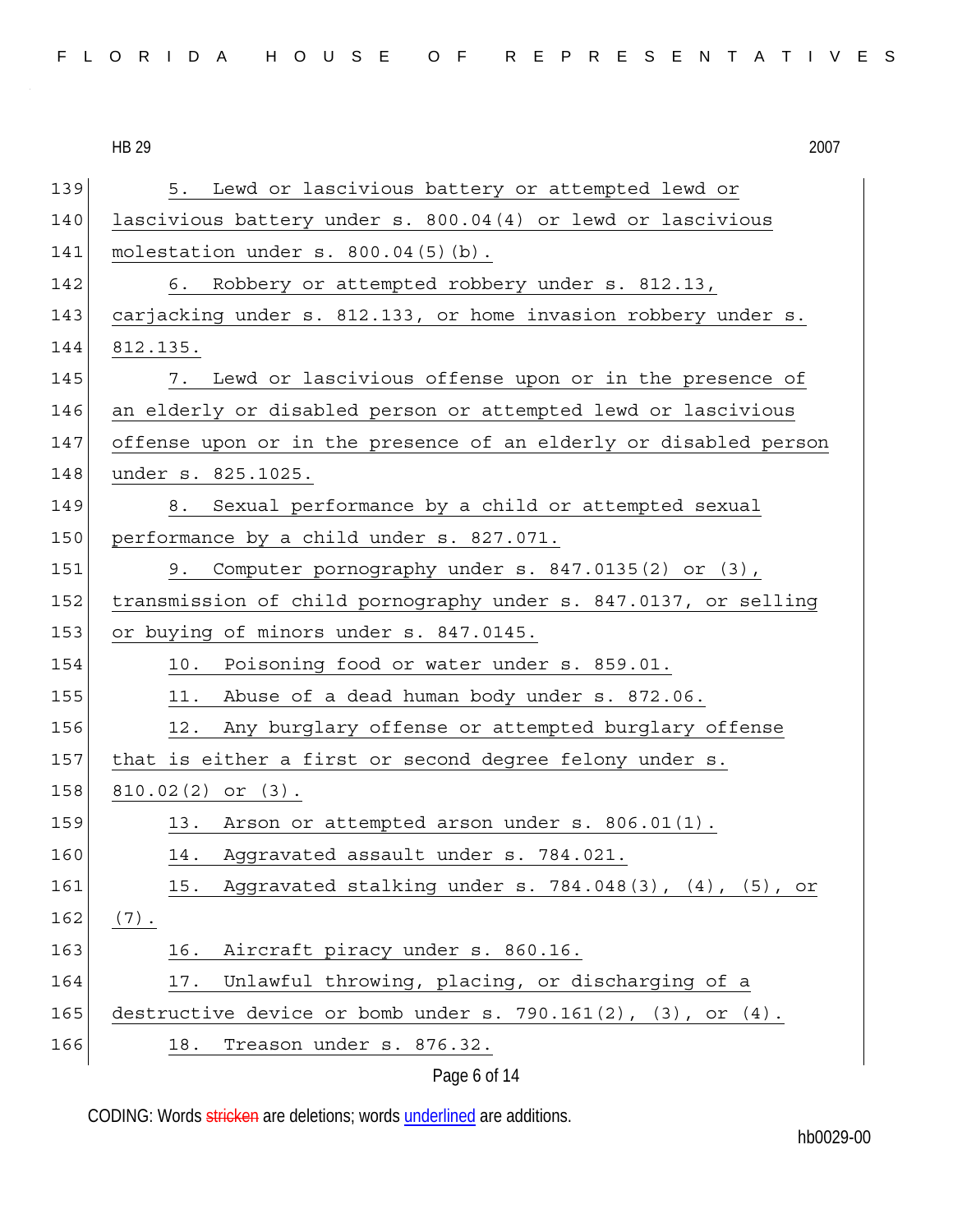| 167 | 19. Any offense committed in another jurisdiction that           |
|-----|------------------------------------------------------------------|
| 168 | would be an offense listed in this paragraph if that offense had |
| 169 | been committed in this state.                                    |
| 170 | (d)<br>In the case of an alleged violation of probation or       |
| 171 | community control by a violent felony offender of special        |
| 172 | concern, other than a failure to pay costs, fines, or            |
| 173 | restitution, the offender shall remain in custody pending the    |
| 174 | resolution of the probation or community control violation. The  |
| 175 | court shall not dismiss the probation or community control       |
| 176 | violation warrant pending against a violent felony offender of   |
| 177 | special concern without holding a recorded violation of          |
| 178 | probation hearing at which both the state and the offender are   |
| 179 | represented.                                                     |
| 180 | (e) If the court, after conducting the hearing required by       |
| 181 | paragraph (d), determines that a violent felony offender of      |
| 182 | special concern has committed a violation of probation or        |
| 183 | community control other than a failure to pay costs, fines, or   |
| 184 | restitution, the court shall decide whether to revoke the        |
| 185 | probation or community control.                                  |
| 186 | 1. If the court determines, by a preponderance of the            |
| 187 | evidence, that a violent felony offender of special concern      |
| 188 | poses a danger to the community, the court shall revoke          |
| 189 | probation or community control and shall sentence the offender   |
| 190 | under s. 921.0024 up to the statutory maximum.                   |
| 191 | In determining the danger to the community posed by the<br>2.    |
| 192 | offender's release, the court may consider:                      |
| 193 | The nature and circumstances of the violation and any<br>a.      |
| 194 | new offenses charged.                                            |

## Page 7 of 14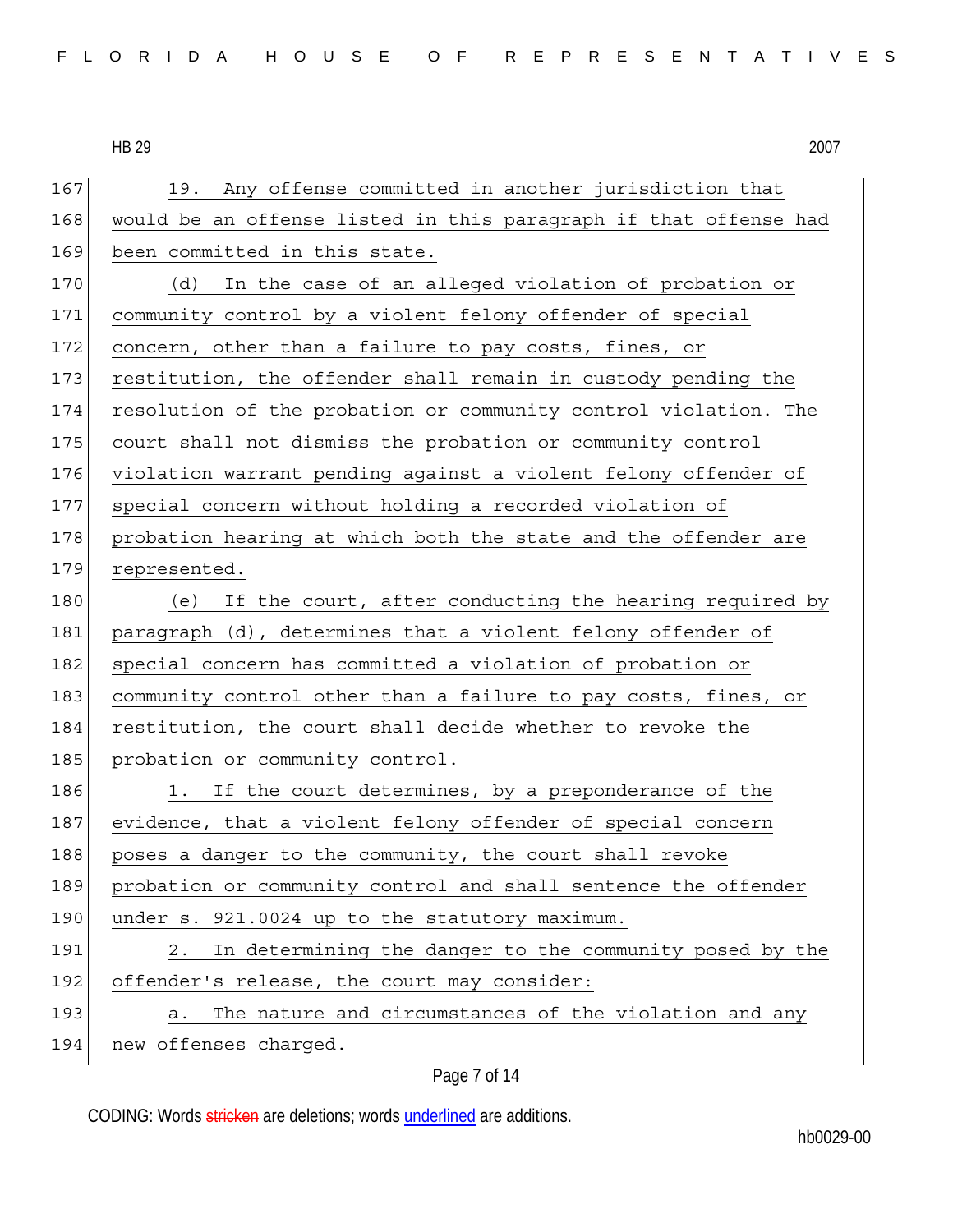HB 29 2007 195 b. The offender's past and present conduct, including 196 criminal convictions. 197 c. The offender's family ties, length of residence in the 198 community, employment history, and mental condition. 199 d. The offender's amenability to nonincarcerative 200 sanctions based on his or her history and conduct during the 201 probation or community control supervision from which the 202 violation hearing arises and any other previous supervisions, 203 including disciplinary records of previous incarcerations. 204 e. The likelihood that the offender will engage again in a 205 criminal course of conduct. 206 f. The weight of the evidence against the offender. 207 g. Any other facts the court considers relevant. 208 3. The court must enter a written order in support of its 209 finding. 210 Section 4. Paragraph (b) of subsection (1) of section 211 921.0024, Florida Statutes, is amended to read: 212 921.0024 Criminal Punishment Code; worksheet computations; 213 scoresheets.--214 (1) 215 (b) WORKSHEET KEY: 216 217 Legal status points are assessed when any form of legal status 218 existed at the time the offender committed an offense before the 219 court for sentencing. Four (4) sentence points are assessed for 220 an offender's legal status. 221

### Page 8 of 14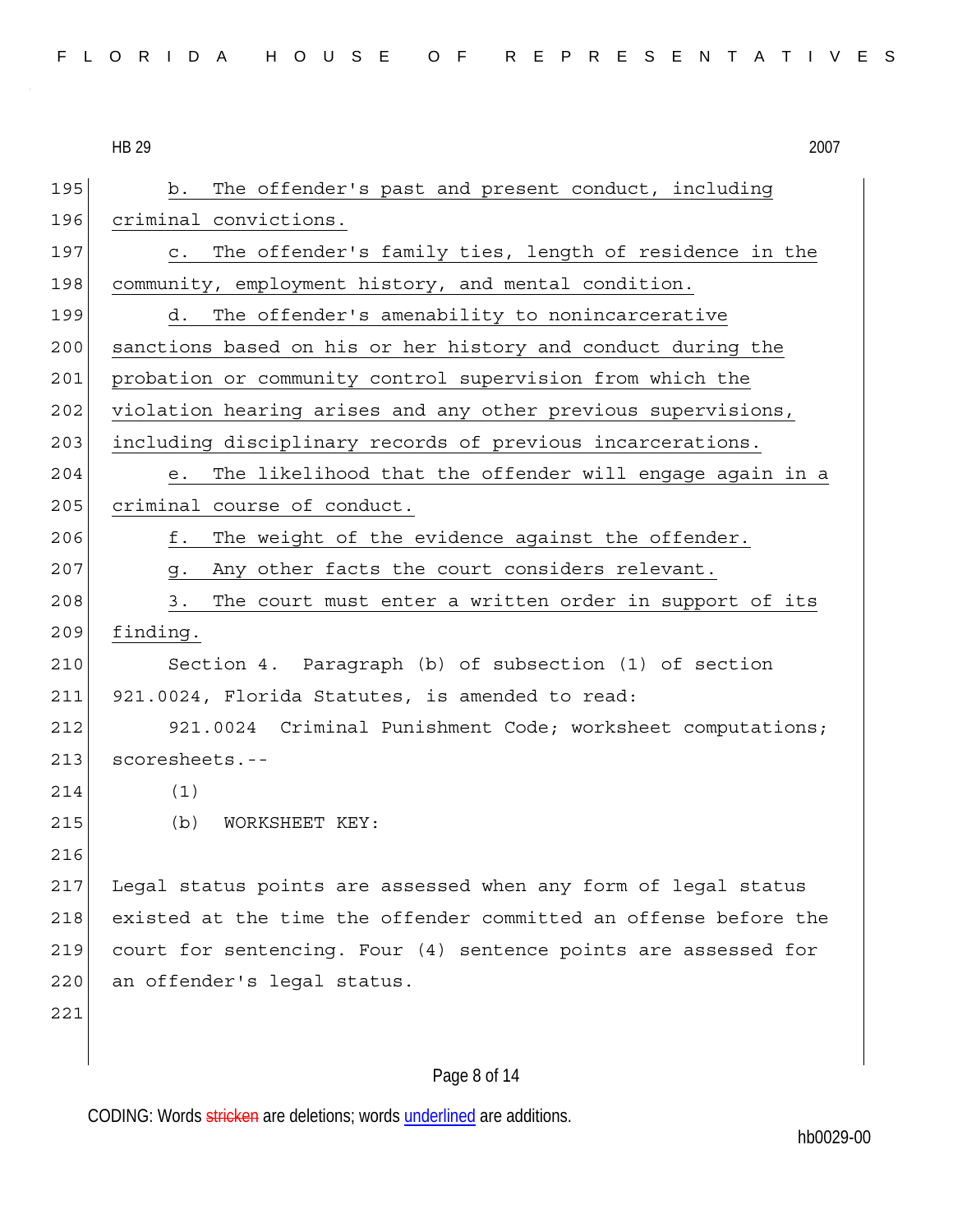222 Community sanction violation points are assessed when a 223 community sanction violation is before the court for sentencing. 224 Six (6) sentence points are assessed for each community sanction 225 violation, and each successive community sanction violation, 226 unless any of the following apply:  $\frac{1}{100}$  however, 227 1. If the community sanction violation includes a new 228 felony conviction before the sentencing court, twelve (12) 229 community sanction violation points are assessed for the such 230 violation, and for each successive community sanction violation 231 involving a new felony conviction. 232 2. If the community sanction violation is committed by a 233 violent felony offender of special concern as defined in s. 234 948.06, but does not include a new felony conviction, nine (9) 235 community sanction violation points are assessed for the 236 violation and for each successive community sanction violation 237 not involving a new felony conviction. 238 3. If the community sanction violation is committed by a 239 violent felony offender of special concern as defined in s. 240 948.06, and includes a new felony conviction before the 241 sentencing court, eighteen (18) community sanction violation 242 points are assessed for the violation and for each successive 243 community sanction violation involving a new felony conviction. 244 245 Multiple counts of community sanction violations before the 246 sentencing court shall not be a basis for multiplying the 247 assessment of community sanction violation points. 248

### Page 9 of 14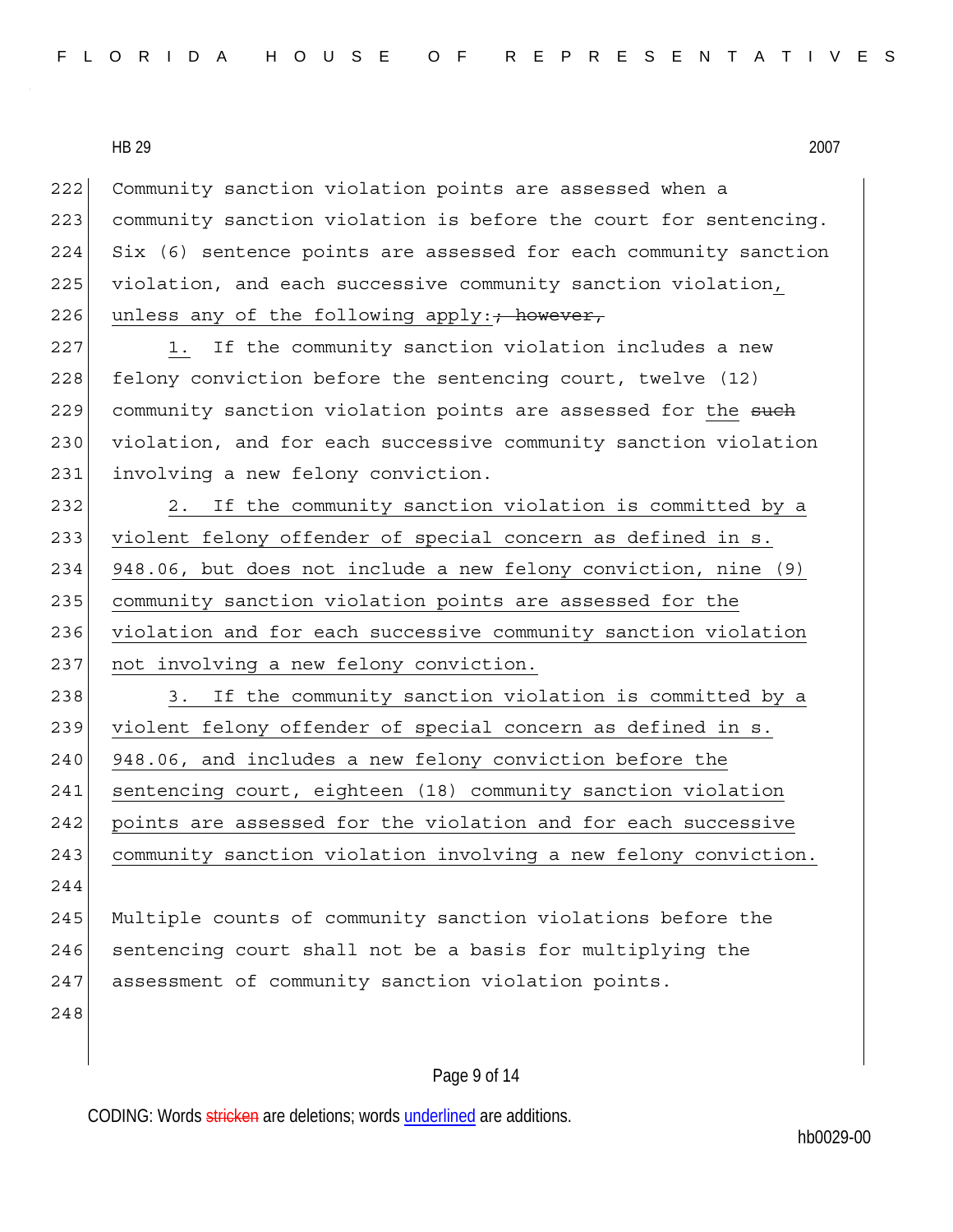249 Prior serious felony points: If the offender has a primary 250 offense or any additional offense ranked in level 8, level 9, or 251 level 10, and one or more prior serious felonies, a single 252 assessment of thirty (30) <del>30</del> points shall be added. For purposes 253 of this section, a prior serious felony is an offense in the 254 offender's prior record that is ranked in level 8, level 9, or 255 level 10 under s. 921.0022 or s. 921.0023 and for which the 256 offender is serving a sentence of confinement, supervision, or 257 other sanction or for which the offender's date of release from 258 confinement, supervision, or other sanction, whichever is later, 259 is within 3 years before the date the primary offense or any 260 additional offense was committed.

262 Prior capital felony points: If the offender has one or more 263 prior capital felonies in the offender's criminal record, points 264 shall be added to the subtotal sentence points of the offender 265 equal to twice the number of points the offender receives for 266 the primary offense and any additional offense. A prior capital 267 felony in the offender's criminal record is a previous capital 268 felony offense for which the offender has entered a plea of nolo 269 contendere or guilty or has been found guilty; or a felony in 270 another jurisdiction which is a capital felony in that 271 jurisdiction, or would be a capital felony if the offense were 272 committed in this state.

273

261

Page 10 of 14 274 Possession of a firearm, semiautomatic firearm, or machine gun: 275 | If the offender is convicted of committing or attempting to 276 commit any felony other than those enumerated in s. 775.087(2)

CODING: Words stricken are deletions; words underlined are additions.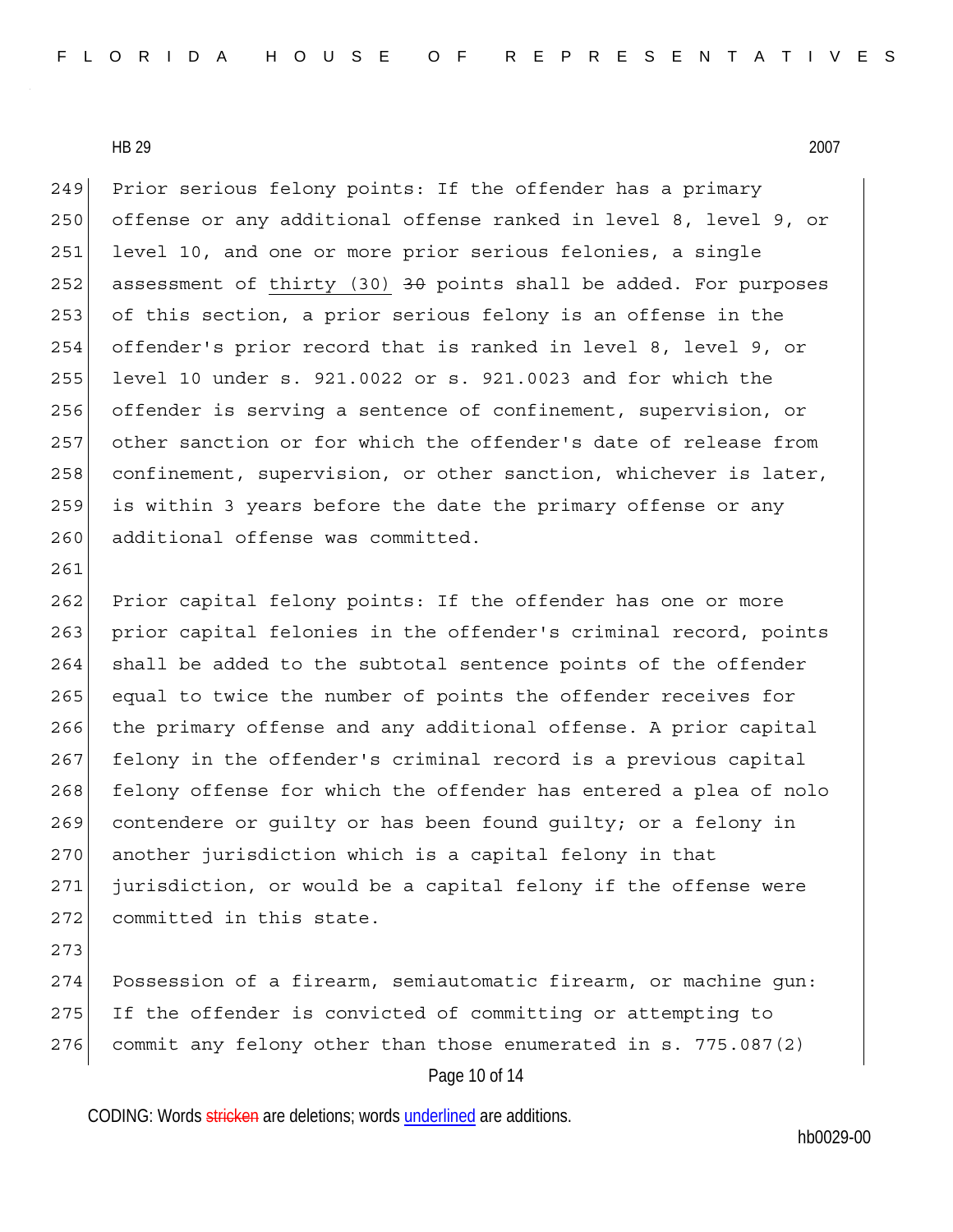Page 11 of 14 277 while having in his or her possession: a firearm as defined in 278  $\vert$  s. 790.001(6), an additional eighteen (18) <del>18</del> sentence points 279 are assessed; or if the offender is convicted of committing or 280 attempting to commit any felony other than those enumerated in 281 s. 775.087(3) while having in his or her possession a 282 semiautomatic firearm as defined in s. 775.087(3) or a machine 283 gun as defined in s. 790.001(9), an additional twenty-five  $(25)$ 284 25 sentence points are assessed. 285 286 Sentencing multipliers: 287 288 Drug trafficking: If the primary offense is drug trafficking 289 under s. 893.135, the subtotal sentence points are multiplied, 290 at the discretion of the court, for a level 7 or level 8 291 offense, by 1.5. The state attorney may move the sentencing 292 court to reduce or suspend the sentence of a person convicted of 293 a level 7 or level 8 offense, if the offender provides 294 substantial assistance as described in s. 893.135(4). 295 296 Law enforcement protection: If the primary offense is a 297 violation of the Law Enforcement Protection Act under s.  $298$   $775.0823(2)$ , the subtotal sentence points are multiplied by 2.5. 299 If the primary offense is a violation of s. 775.0823(3),  $(4)$ ,  $300($  (5), (6), (7), or (8), the subtotal sentence points are 301 multiplied by 2.0. If the primary offense is a violation of s. 302 784.07(3) or s. 775.0875(1), or of the Law Enforcement 303 Protection Act under s. 775.0823(9) or (10), the subtotal 304 sentence points are multiplied by 1.5.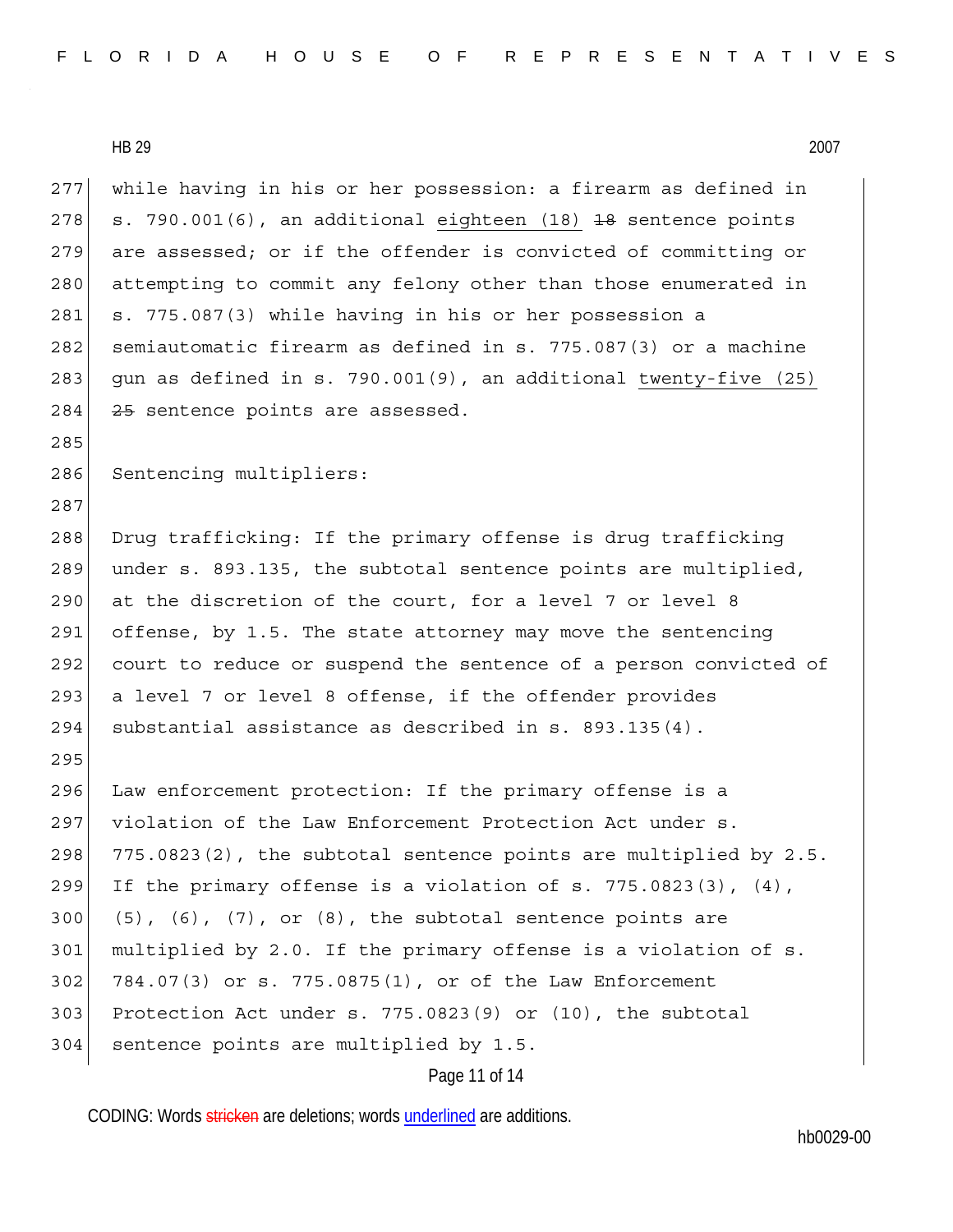305

311

317

306 Grand theft of a motor vehicle: If the primary offense is grand 307 theft of the third degree involving a motor vehicle and in the 308 offender's prior record, there are three or more grand thefts of 309 the third degree involving a motor vehicle, the subtotal 310 sentence points are multiplied by 1.5.

312 Offense related to a criminal street gang: If the offender is 313 convicted of the primary offense and committed that offense for 314 the purpose of benefiting, promoting, or furthering the 315 interests of a criminal street gang as prohibited under s. 316 874.04, the subtotal sentence points are multiplied by 1.5.

318 Domestic violence in the presence of a child: If the offender is 319 convicted of the primary offense and the primary offense is a 320 crime of domestic violence, as defined in s. 741.28, which was 321 committed in the presence of a child under 16 years of age who 322 is a family or household member as defined in s. 741.28(3) with 323 the victim or perpetrator, the subtotal sentence points are 324 multiplied by 1.5.

325 Section 5. For the purpose of incorporating the amendment 326 made by this act to section 948.06, Florida Statutes, in a 327 reference thereto, paragraph (b) of subsection (2) of section 328 948.012, Florida Statutes, is reenacted to read:

329 948.012 Split sentence of probation or community control 330 and imprisonment.--

331 (2) The court may also impose a split sentence whereby the 332 defendant is sentenced to a term of probation which may be

Page 12 of 14

CODING: Words stricken are deletions; words underlined are additions.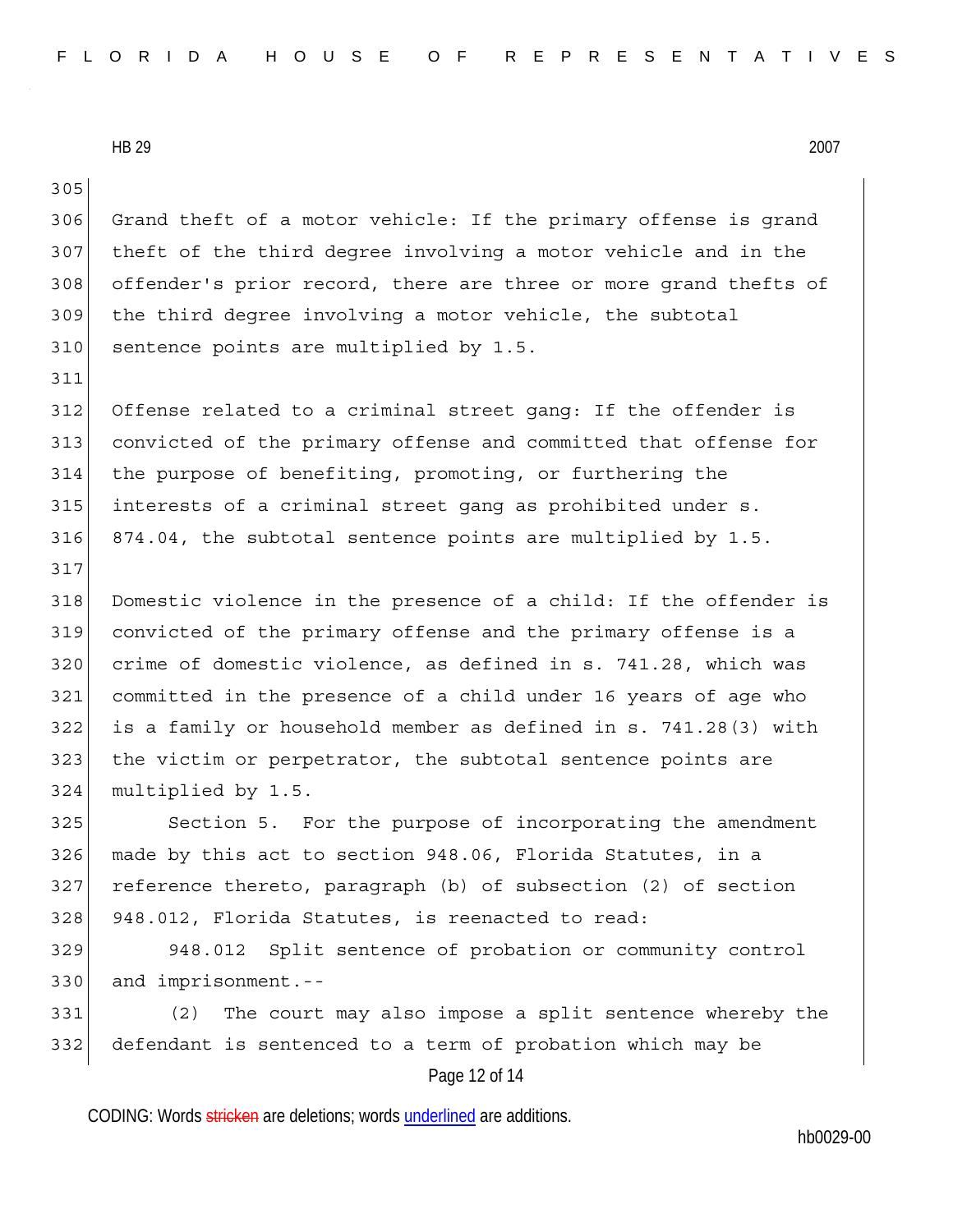333 followed by a period of incarceration or, with respect to a 334 felony, into community control, as follows:

335 (b) If the offender does not meet the terms and conditions 336 of probation or community control, the court may revoke, modify, 337 or continue the probation or community control as provided in s. 338 948.06. If the probation or community control is revoked, the 339 court may impose any sentence that it could have imposed at the 340 time the offender was placed on probation or community control. 341 The court may not provide credit for time served for any portion 342 of a probation or community control term toward a subsequent 343 term of probation or community control. However, the court may 344 not impose a subsequent term of probation or community control 345 which, when combined with any amount of time served on preceding 346 terms of probation or community control for offenses pending 347 before the court for sentencing, would exceed the maximum 348 penalty allowable as provided in s. 775.082. Such term of 349 incarceration shall be served under applicable law or county 350 ordinance governing service of sentences in state or county 351 jurisdiction. This paragraph does not prohibit any other 352 sanction provided by law.

353 Section 6. For the purpose of incorporating the amendment 354 made by this act to section 948.06, Florida Statutes, in a 355 reference thereto, subsection (9) of section 948.10, Florida 356 Statutes, is reenacted to read:

357 948.10 Community control programs.--

358 (9) Procedures governing violations of community control 359 shall be the same as those described in s. 948.06 with respect 360 to probation.

#### Page 13 of 14

CODING: Words stricken are deletions; words underlined are additions.